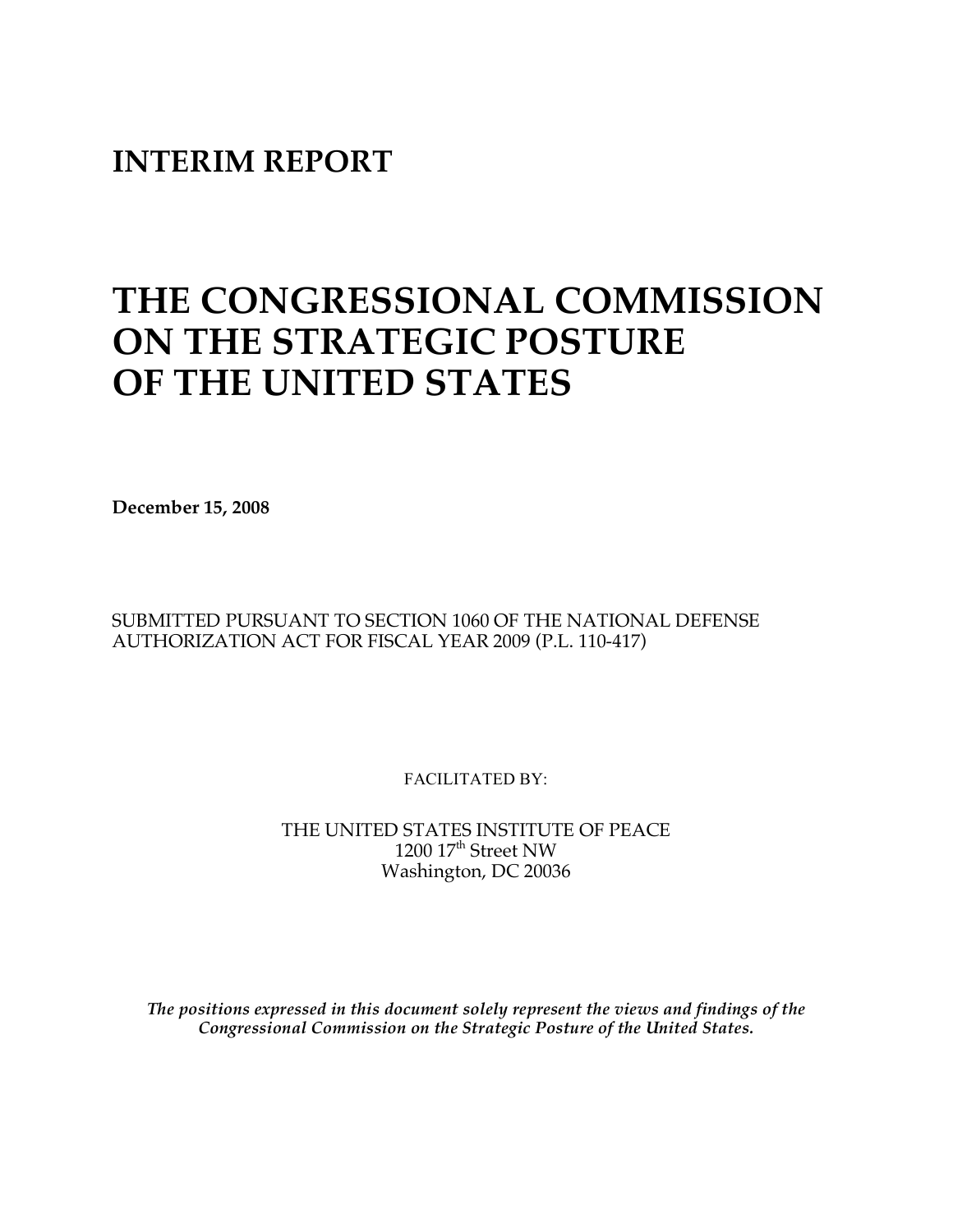## Interim Report of the Congressional Commission on the Strategic Posture of the United States December 11, 2008

## 1. Charge to the Commission and Interim Activities

Pursuant to the responsibilities assigned to it in the FY08 National Defense Authorization Act, the Congressional Commission on the Strategic Posture of the United States began its work in spring 2008. A delay in securing funding for the commission meant that the first commission meeting occurred in July. Accordingly, and by agreement with the Congressional sponsors of the legislation, delivery of the Commission's final report has been postponed from December 1, 2008 until April 1, 2009. This document serves as the requested interim report on the work of the Commission to date.

The Commission was chartered to provide findings, conclusions, and recommendations. At this time it would be premature to offer recommendations. Rather, our purpose with this interim report is to review briefly the progress of our efforts and to offer interim findings on some of the relevant issues.

The Commission has convened approximately monthly to hear the views of others with information and expertise germane to our task.

- Our first priority was to meet with interested members of the Congress, and we have heard from various individuals from both houses and both parties. From these meetings, we took many away several important messages. Perhaps the most important was the Congressional desire to better understand the key ideas on which a sufficient measure of political consensus can be built to enable effective long-term implementation of national strategy.
- We have also met with administration representatives to gain a better understanding of its policies and programs and of the key concepts underpinning them. From the Department of Defense, we have learned about the halting efforts to implement the 2001 Nuclear Posture Review and the more recent effort to make a joint cabinetlevel statement on nuclear policy. From the National Nuclear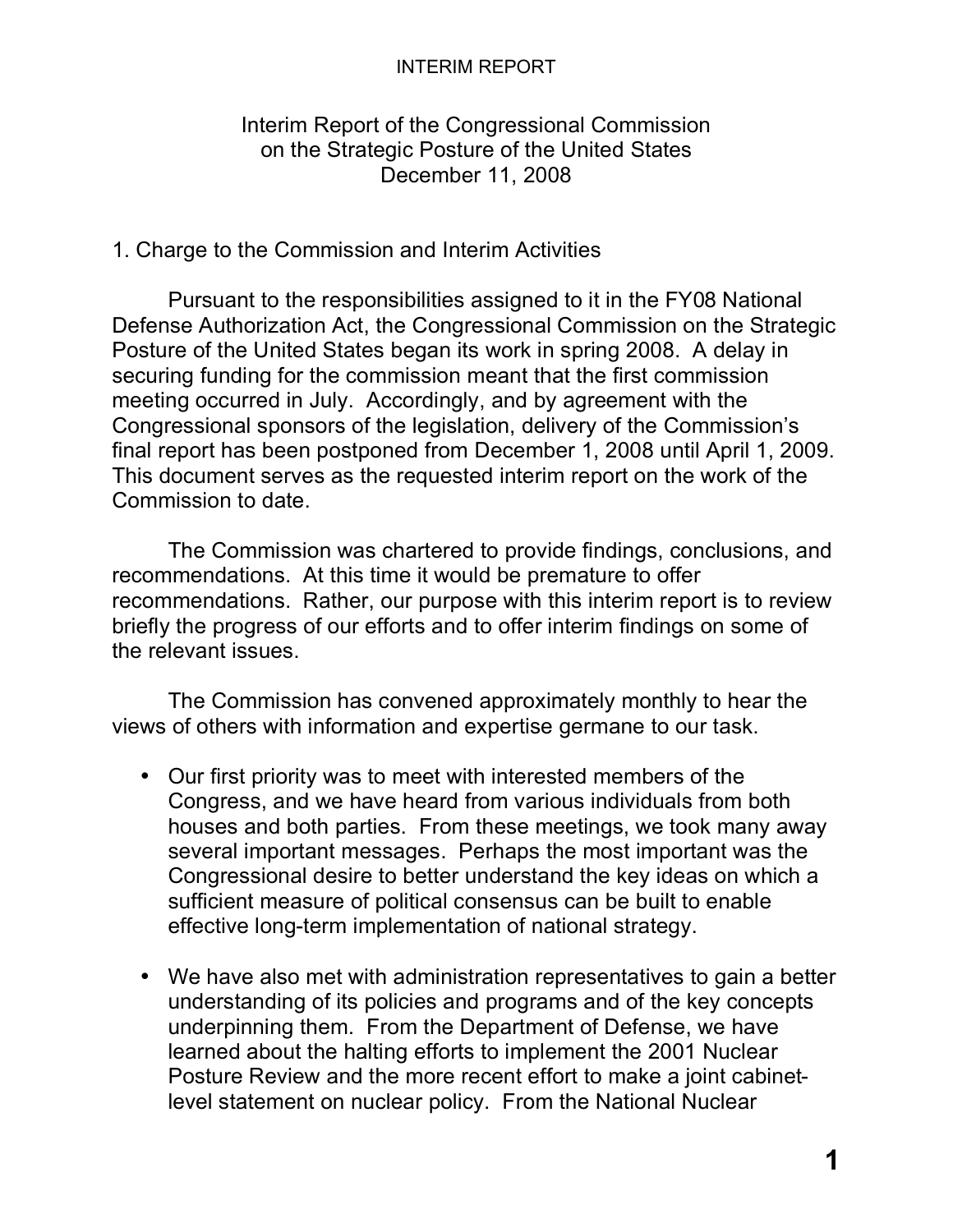Security Administration and the nuclear laboratories we have learned about the efforts to create an enhanced Stockpile Stewardship Program and to adapt to evolving planning and programming requirements. In general, we have gained an improved appreciation of the efforts of the current leadership of the US nuclear enterprise, who are working under the difficult circumstances of a lack of national consensus. Both the DOD and NNSA have been fully cooperative and exceptionally helpful.

- We have also devoted considerable time and energy to interacting with representatives of foreign governments interested in the outcome of this effort and also of the next US Nuclear Posture Review. We have gained important new insights into the perspectives of US allies on the requirements of extended deterrence and assurance and also of the expectations of many other states for US leadership.
- To study the many questions of policy and strategy within the Commission's purview, we formed five working groups of experts drawn from across the political spectrum. They are exploring issues of strategic policy and strategy, force structure and deterrence, countering proliferation, infrastructure, and the evolving security environment. We tasked these groups with specific questions, but also asked them to bring issues before us they deem important. This has helped to deepen and broaden our understanding of key issues.

We have had timely and substantive assistance from the cognizant federal agencies, including the intelligence community, among others.

In conducting our work, we have adopted a broad definition of the strategic posture. We are looking not just at the traditional issues within the purview of a Nuclear Posture Review, such as the size and shape of the nuclear force and its associated roles and missions. Rather, we defined the scope of our work to include all uses of nuclear weapons and all tools to counter the nuclear threat, including for example missile defense and countering nuclear proliferation. But we also defined some limits to our inquiry. For example, we have chosen not to expand our scope of work to encompass the problems associated with all weapons of mass destruction, though we have included in our review the question of whether and how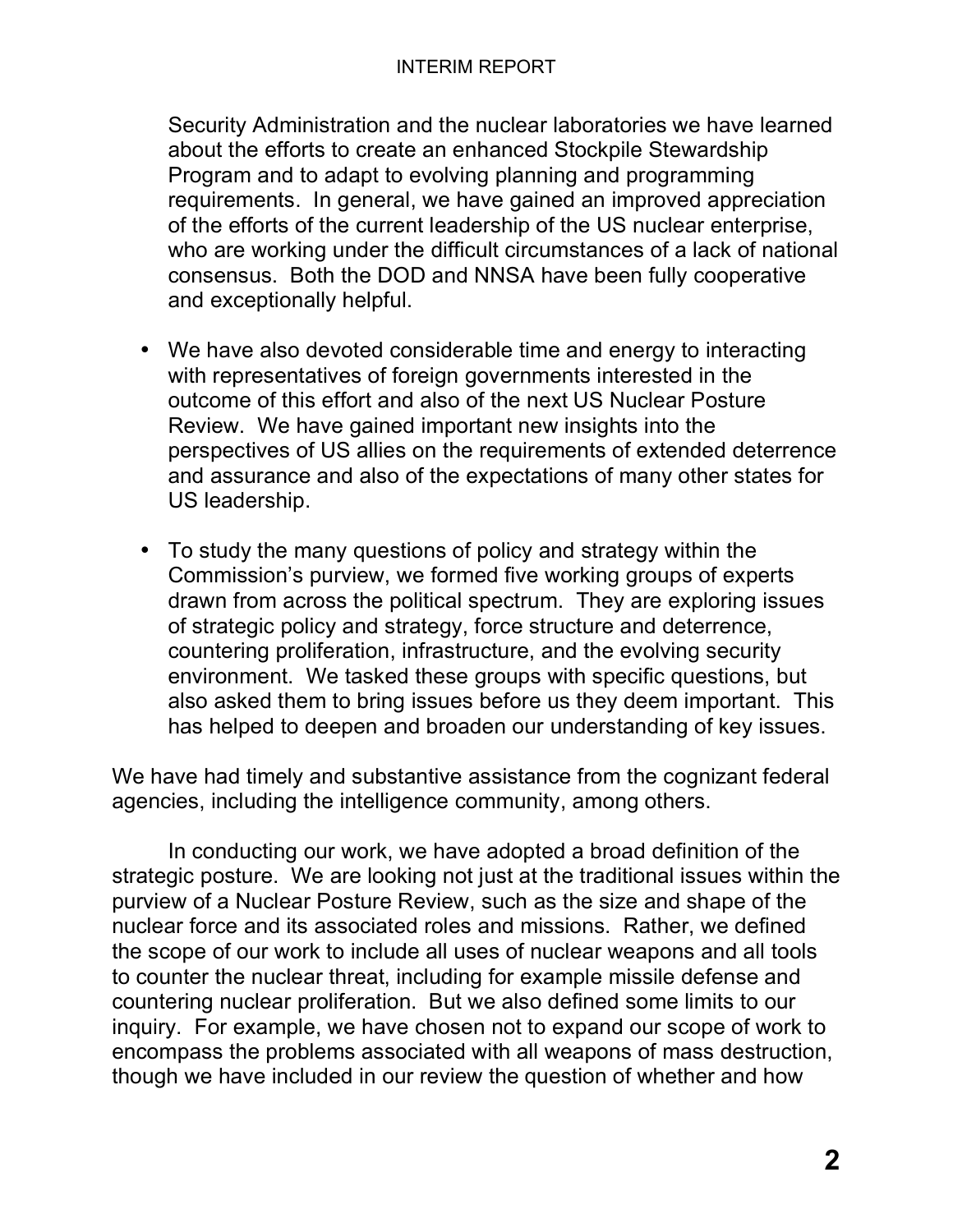nuclear weapons have a role in deterring attacks with chemical and biological weapons.

We are also taking a broad view of the elements of strategy by looking beyond the military domain. The legislation poses a series of broad questions about US strategy and how the tools of policy can be integrated to achieve US objectives. We are looking broadly at political, economic, and military tools, and expect to craft a report that addresses all three. We note, however, that the legislation clearly puts emphasis on the military tools and especially nuclear questions. We understand that the lack of consensus about the future of the US nuclear deterrent is a key motivator of the charge to the Commission.

As we continue our work, we welcome further interaction with interested members of Congress. We look forward to submission of our report on April 1 and the ensuing dialogue about needed improvements to the US strategic posture.

## 2. Dealing with the Changing Strategic Challenge

During the Cold War the Soviet Union posed an existential threat to the United States. In response to this threat, successive presidents consistently increased the effectiveness of our nuclear weapon systems, with deployments of more than 10,000 nuclear warheads in American strategic forces by 1980. With the dissolution of the Soviet Union and the ending of the Cold War, the danger of an existential threat dramatically decreased. This has permitted the United States to reduce its reliance on nuclear weapons and substantially reduce our nuclear forces. The current superiority of US conventional capabilities has reinforced this process. (Ironically, our edge in conventional capabilities has induced the Russians, now feeling their conventional deficiencies, to increase their reliance on both tactical and strategic nuclear weapons.)

Although the existential threat to the United States has dramatically decreased, the fact that other states possess nuclear weapons continues to affect decisions about the needed US strategic posture. The size of our nuclear deterrent continues to be driven in part by the size of Russian nuclear forces—as well as Russia's doctrinal embrace of greater reliance on tactical as well as strategic nuclear weapons. China in this connection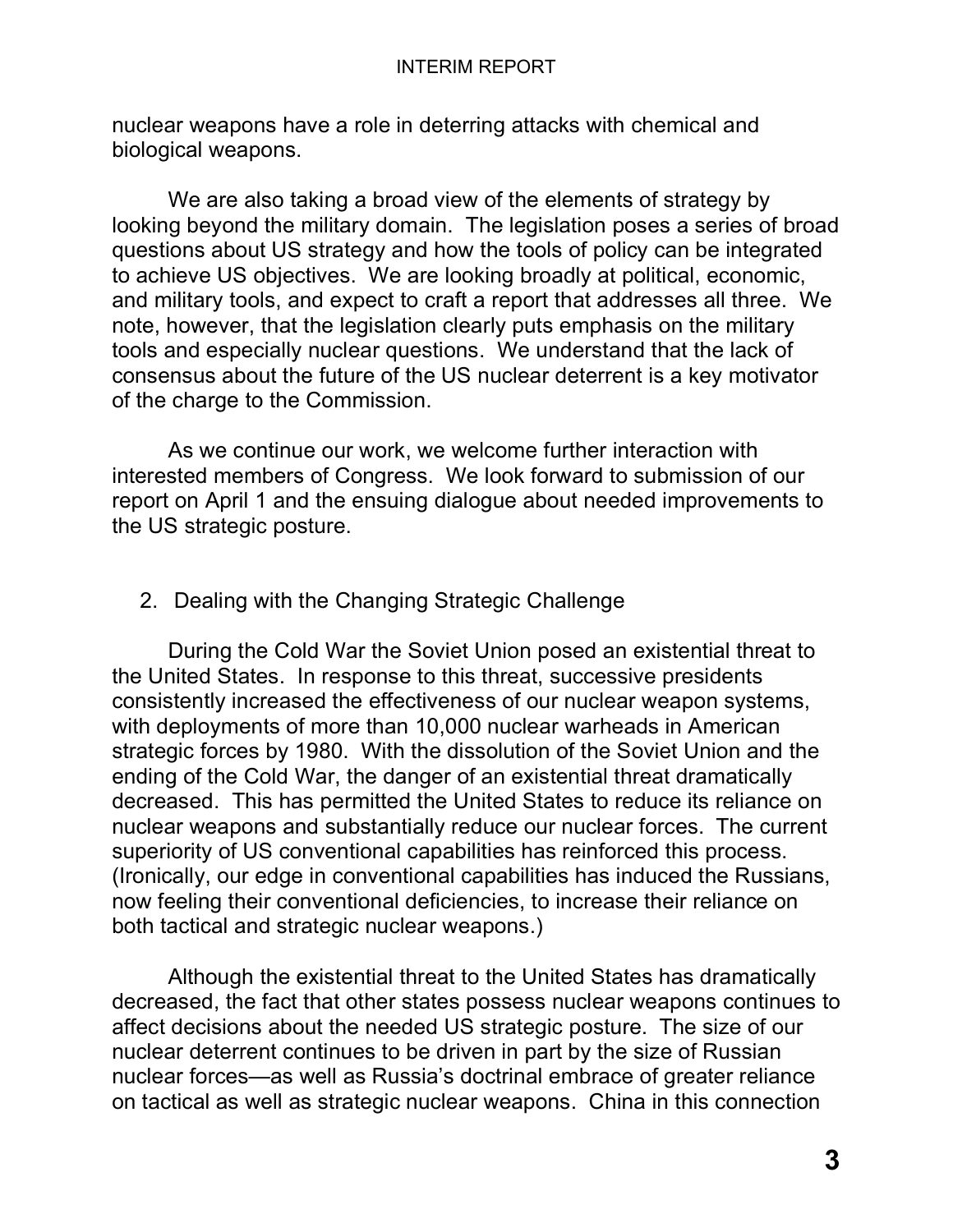remains a lesser consideration. Proliferation is also an important factor, not least for the demands it places on a credible US extended deterrent.

As the existential threat has waned, a new threat has come to the fore—that of catastrophic terrorism. 9-11 demonstrated all too clearly that Al Qaeda and other terror groups wished to inflict mass casualties on Americans. And we know that Al Qaeda has sought nuclear weapons to achieve that end. But a terror group cannot make a nuclear bomb from scratch, so the best defense against this threat is to prevent terror groups from acquiring a nuclear bomb or the fissile material from which they could perhaps make a bomb.

Achieving that defense leads to four security imperatives:

- To reduce and provide better protection for existing nuclear stockpiles of weapons and fissile material;
- To keep new nations from going nuclear;
- To provide effective protection for the fissile material generated by enrichment activities, reprocessing facilities, and commercial nuclear reactors; and
- To improve our tools to detect clandestine delivery of nuclear weapons and to disable and otherwise defend against them.

None of these imperatives can be achieved unilaterally. We can reduce and protect our own stockpiles, but we need cooperation from other nations, especially Russia, to be sure that their stockpiles do not leak to terror groups. Since the early 90s we have worked cooperatively with Russia in the reduction and protection of stockpiles, but today cooperation with Russia is increasingly in question because of the generally strained geopolitical relations between the United States and Russia.

The efforts to keep other nations from going nuclear are obviously multinational. The 6-party talks have had limited success to date in dealing with North Korea but may ultimately be successful. However, there is no similarly comprehensive diplomatic approach to Iran, which has constructed a major facility for enriching uranium.

It appears that we are at a "tipping point" in proliferation. If Iran and North Korea proceed unchecked to build nuclear arsenals, there is a serious possibility of a cascade of proliferation following. And as each new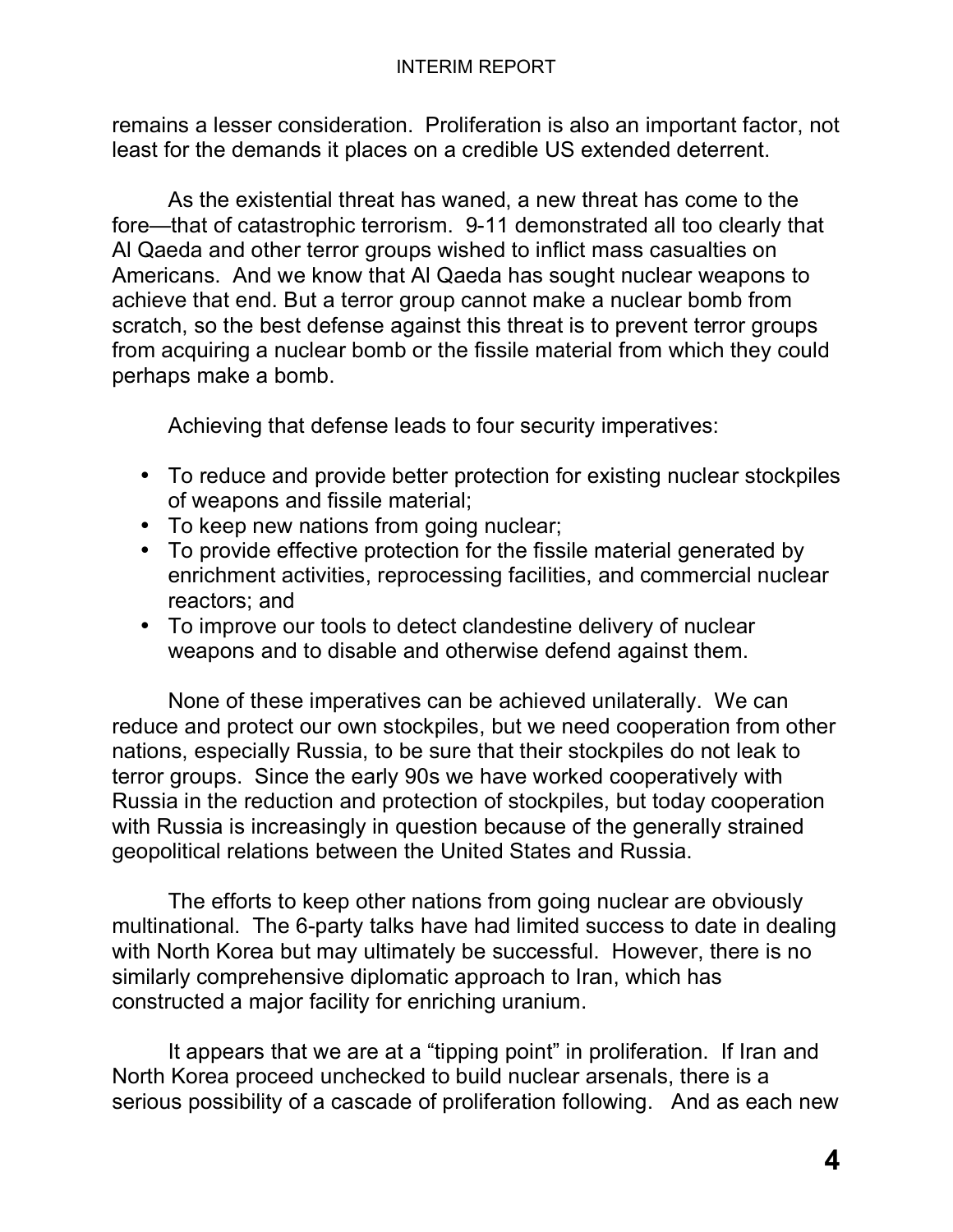nuclear power is added the probability of a terror group getting a nuclear bomb increases.

Even if a terror group is not able to acquire a weapon from a nuclear state, it could build a crude nuclear device if it were able to acquire the necessary fissile material. The International Atomic Energy Agency (IAEA) has proposed strengthening the Nuclear Non-Proliferation Treaty (NPT) safeguards to provide far better protection of fissile material, but to date is not getting the needed support for its proposals.

Thus dealing with the increasingly dangerous threat of proliferation requires us to find a way of cooperating with many other nations, including, but not limited to, all of the nuclear powers. And it requires working effectively with the IAEA. What we do in our own nuclear weapon program has a significant effect on (but does not guarantee) our ability to get that cooperation. In particular, this cooperation will be affected by what we do in our weapons laboratories, what we do in our deployed nuclear forces, what kind of nuclear policies we articulate, and what we do regarding arms control treaties (e.g., START and CTBT). It is not clear that actions we take on our nuclear program affect the nuclear calculus of North Korea or Iran, or necessarily others, but they do affect the actions of nations whose cooperation we need to deal with North Korea and Iran, as well as other proliferation problems. In short, if the US by its actions indicates to other nations that we are moving seriously to decrease the importance and role of nuclear weapons, we increase our chance of getting the kind of cooperation we need to deal effectively with the dangers of proliferation.

But some actions that might promote cooperation could be in conflict with the actions needed to maintain the reliability, safety and security of our nuclear forces. So, as long as we need to maintain such forces, our challenge is to define a nuclear program that contributes to decreasing the global dangers of proliferation, including maintaining the needed reliability, safety and security of our nuclear weapons and maintaining the role they play in overall stability and the reassurance of allies. Given the uncertainties in the factors affecting global security today, the need for deterrence (and extended deterrence) could extend for an indefinite future.

Since the ending of the Cold War, we have embarked on a number of critical programs to enhance the reliability, safety and security of our nuclear stockpile. Specifically, the Stockpile Stewardship Program was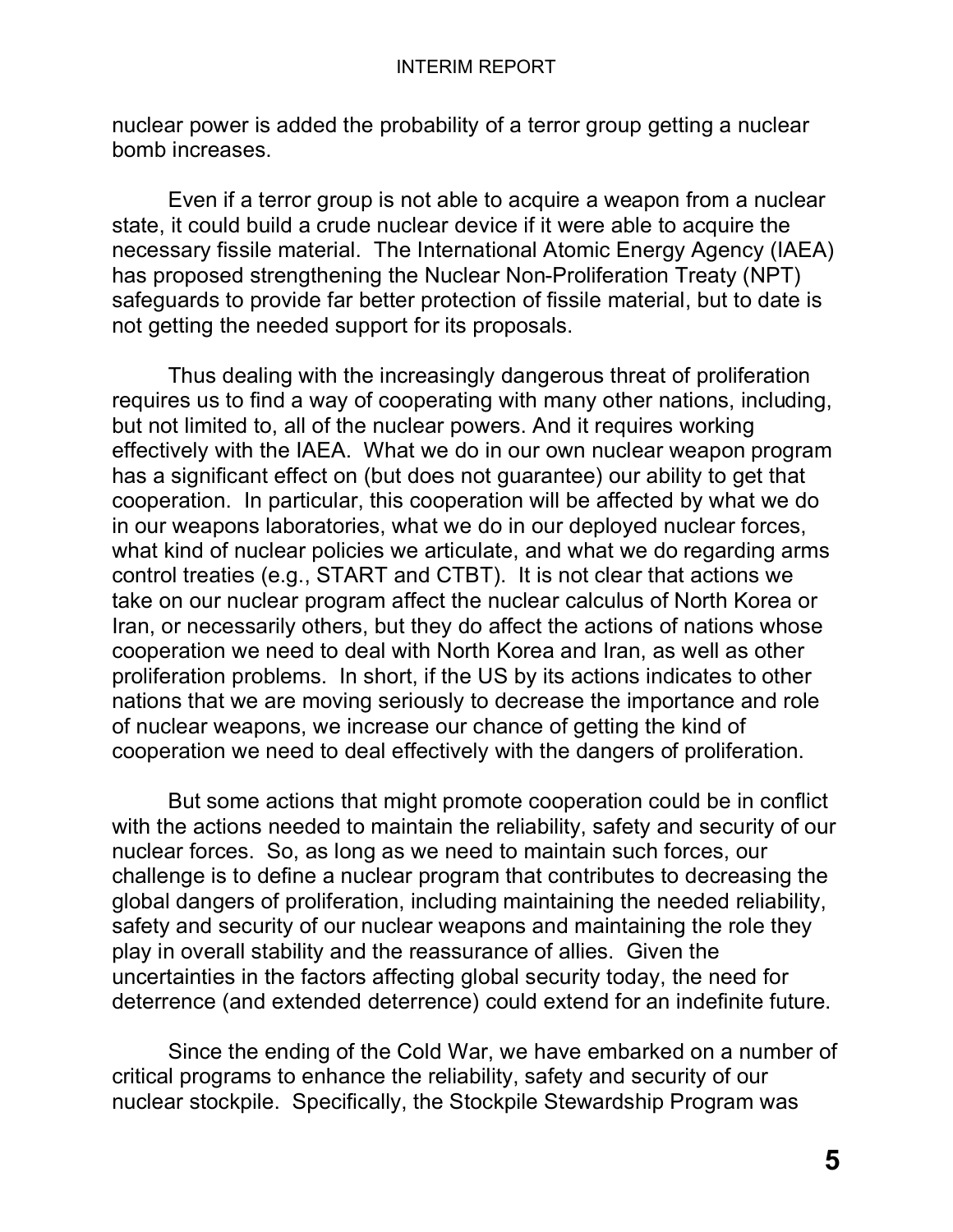initiated at our nuclear labs in the early 1990s. This program has engaged some of the best scientists and best scientific facilities in the world and has been remarkably successful. The Stockpile Stewardship Program (SSP), as originally intended, has provided greater confidence in our nuclear weapons without explosive testing. But support for this program is at risk and needs to be renewed—as our weapons get older they require continuing fiscal and political support. The SSP was established in part to give the US confidence in the reliability of the stockpile and thus to renounce nuclear testing—and sign the CTBT. Maintaining a robust SSP would be a prerequisite for ratification of the treaty.

Critical to maintaining confidence in our stockpile is the Life Extension Program, which assesses the capability of existing warheads and makes component modifications as needed to maintain their capability. As we get farther from the date those weapons were designed, this program becomes more difficult to execute. A few years ago the administration proposed to deal with this problem by designing new warheads, which it called Reliable Replacement Warheads (RRW). After a lengthy debate, Congress did not authorize the development of RRW but did authorize work on Advanced Certification. In considering future life extension programs, DoD and NNSA are exploring opportunities to make more significant changes in the weapons than has occurred in previous refurbishment programs. These changes include "mining" existing components from non-deployed weapons to assure long-term reliability and increased safety and security of weapons kept in the force. Also fundamental to the continuing effectiveness of the stockpile is the long-term stability of plutonium, which was unknown at the time of the signing of the CTBT. In the last few years, scientists at the labs and a group of university scientists (JASON) have concluded that the plutonium pits in our stockpile will remain viable for 85 years or longer.

High confidence in stockpile reliability not only is important for maintaining deterrence, it is also vital for making substantial reductions in the size of our stockpile. In particular, high confidence in the reliability of the stockpile could allow us to consider giving up thousands of weapons we keep in reserve. And for the same reason, it could allow us to enter into negotiations with Russia to make further reductions in the number of deployed nuclear weapons, reserve weapons, and nuclear delivery systems.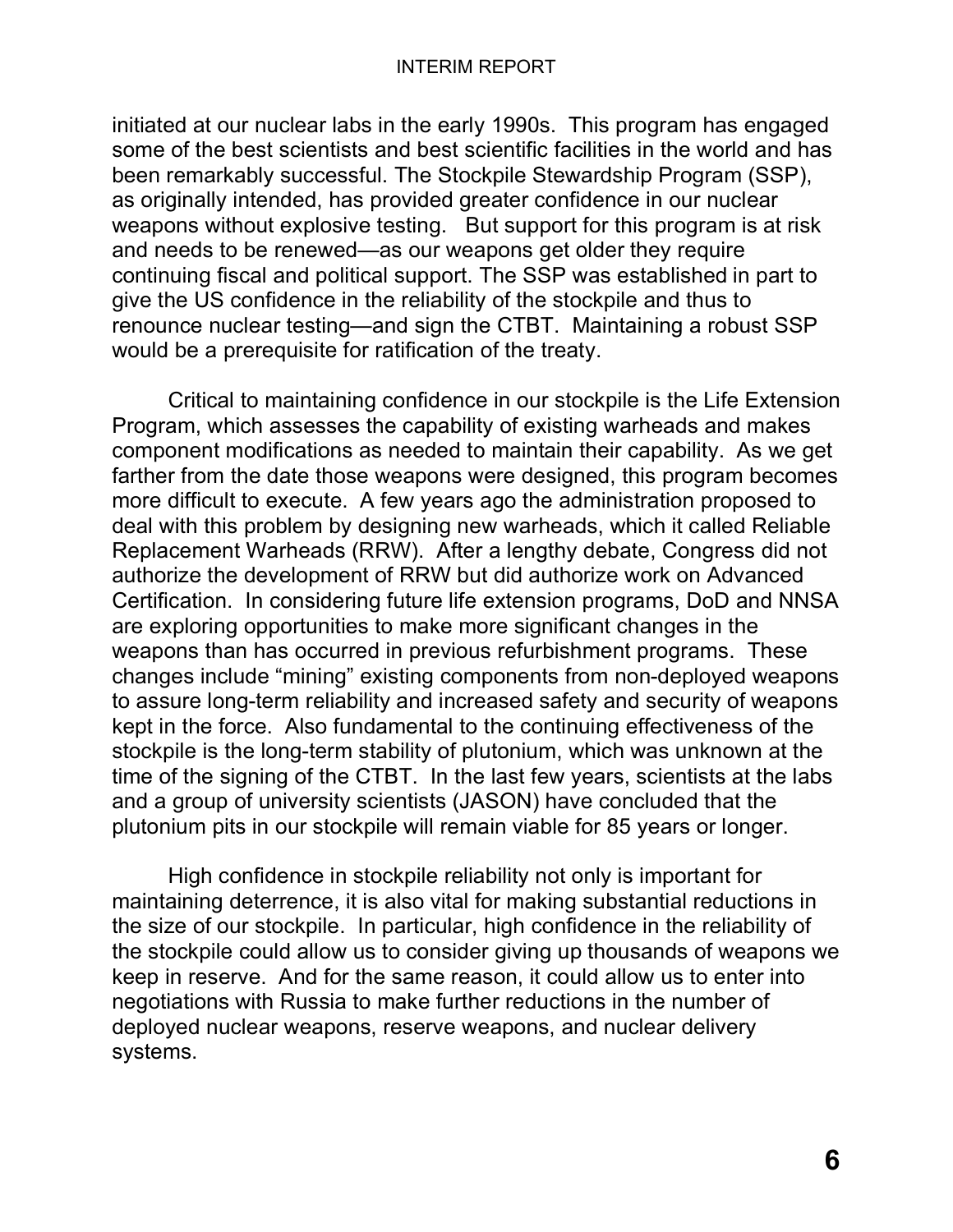So the political environment has changed in fundamental ways since the Cold War, calling for a new assessment of the role nuclear weapons should play in our security. The security of the US no longer depends on maintaining the large number of nuclear weapons needed during the Cold War. Indeed, major reductions already have been made in the American and Russian nuclear stockpiles. Both the US and Russia believe, however, that their security will depend on maintaining a deterrence force of some size for the foreseeable future. As long as that is true, it will be necessary for the US to maintain the reliability, security and safety of the residual nuclear force; the smaller the size of the stockpile, the more important it will be to have confidence in its reliability.

As the political environment has changed, so also has our technological understanding of nuclear weapons advanced, allowing us to maintain confidence in our stockpile even as our weapons age. But those technological advances have resulted from extraordinary achievements by the scientists of our weapons labs under a well-funded SSP and Life Extension Program. And they have depended on human capital that is in increasingly short supply. Sustaining support for those scientists and those programs is a prerequisite to maintaining continuing confidence in the reliability of the stockpile. And the smaller the stockpile becomes, the more important it will be to sustain the labs' scientific expertise.

## 3. Some Interim Findings

The Commission continues to gather information for analysis with the intention of identifying relevant findings and crafting recommendations that will be contained in the final report. That said, we have noted several findings that are consistent with the information gathered to date:

- 1. Nuclear terrorism poses a growing nuclear threat to the nation. The best defense against such terrorism is keeping the nuclear bombs and fissile material out of the hands of terror groups. Such a nonproliferation strategy, to be effective, would require intense cooperation with other nations, especially other nuclear powers, and with the IAEA.
- 2. The proliferation threat is also growing. Unless the Iranian program is halted short of a weapons capability and the North Korean program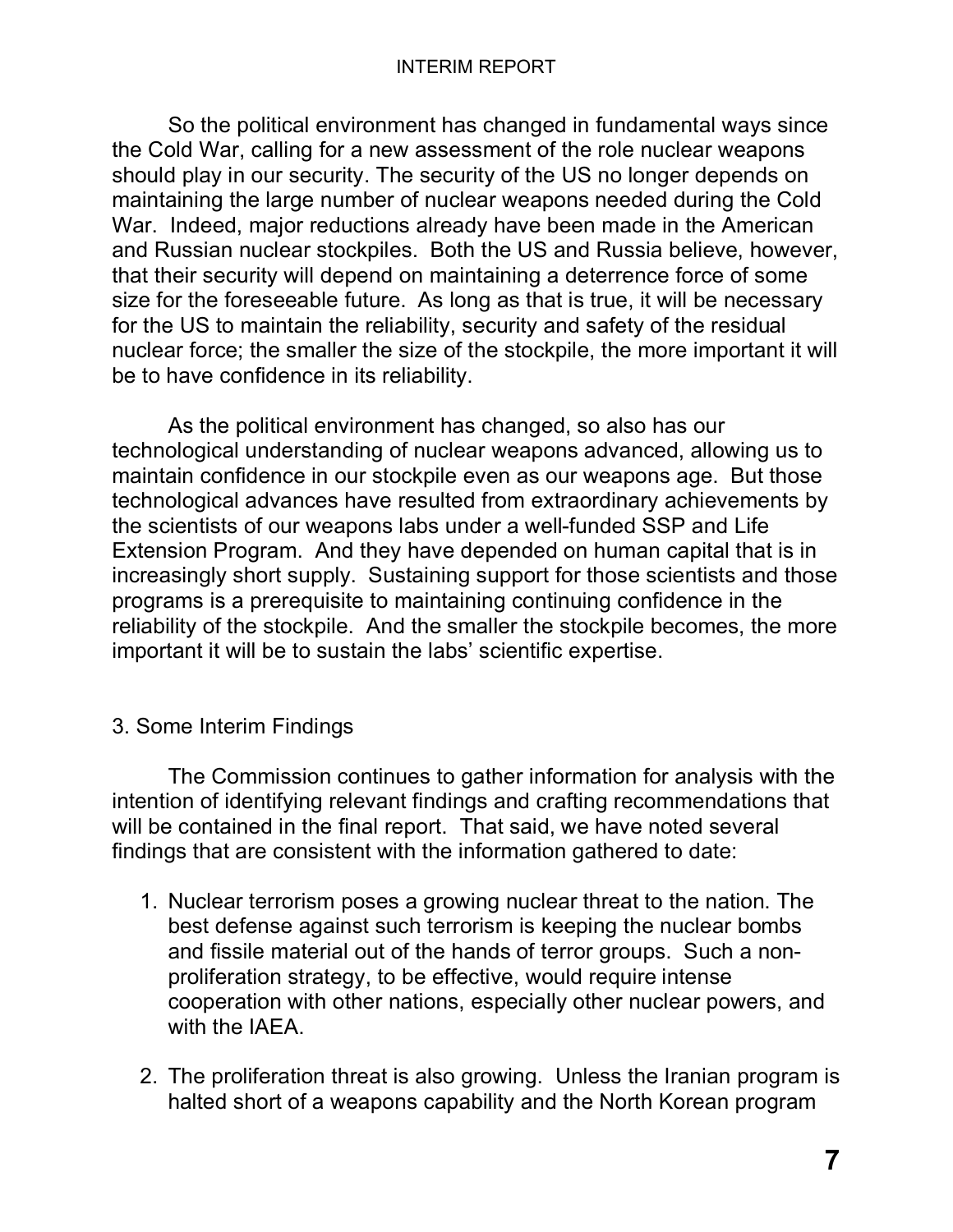reversed and its arsenal dismantled, there is likely to be a proliferation cascade that would greatly increase the risks of nuclear use and terrorism.

- 3. Although Russia and China do not pose a nuclear threat to the US, they do have an extensive nuclear capability that could do grievous damage to us (as we to them).Given uncertainty about their political direction and international roles, the United States cannot afford to ignore the requirements of deterrence.
- 4. While the Nation should continue to commit to reducing its reliance on nuclear weapons and act transparently on that commitment, the US must also continue to maintain a nuclear deterrent *appropriate to existing threats* until such time as verifiable international agreements are in place that could set the conditions for the final abolition of nuclear and other weapons of mass destruction. As long as the US depends on nuclear deterrence, national policies must ensure that this deterrence is reliable, safe and secure.
- 5. Effective deterrence (and assurance) requires clear declaratory policy from the United States. To be effective, such policy must be understood to reflect the intentions of national leadership.
- 6. Deterrence of non-state actors is much more problematic. To the extent it is practical, it would seem to require an ability to attribute the sources of nuclear terrorist attacks. The US must have a realistic understanding of the difficulties of attribution. But it should also continue to make efforts to improve the forensic capabilities that can help to evaluate the possible origins of the fissile material in any nuclear detonation.
- 7. Our non-proliferation strategy will continue to depend upon US *extended deterrence strategy* as one of its pillars. Our military capabilities, both nuclear and conventional, underwrite US security guarantees to our allies, without which many of them would feel enormous pressures to create their own nuclear arsenals. So long as the United States maintains adequately strong conventional forces, it does not necessarily need to rely on nuclear weapons to deter the threat of a major conventional attack. But long-term US superiority in the conventional military domain cannot be taken for granted and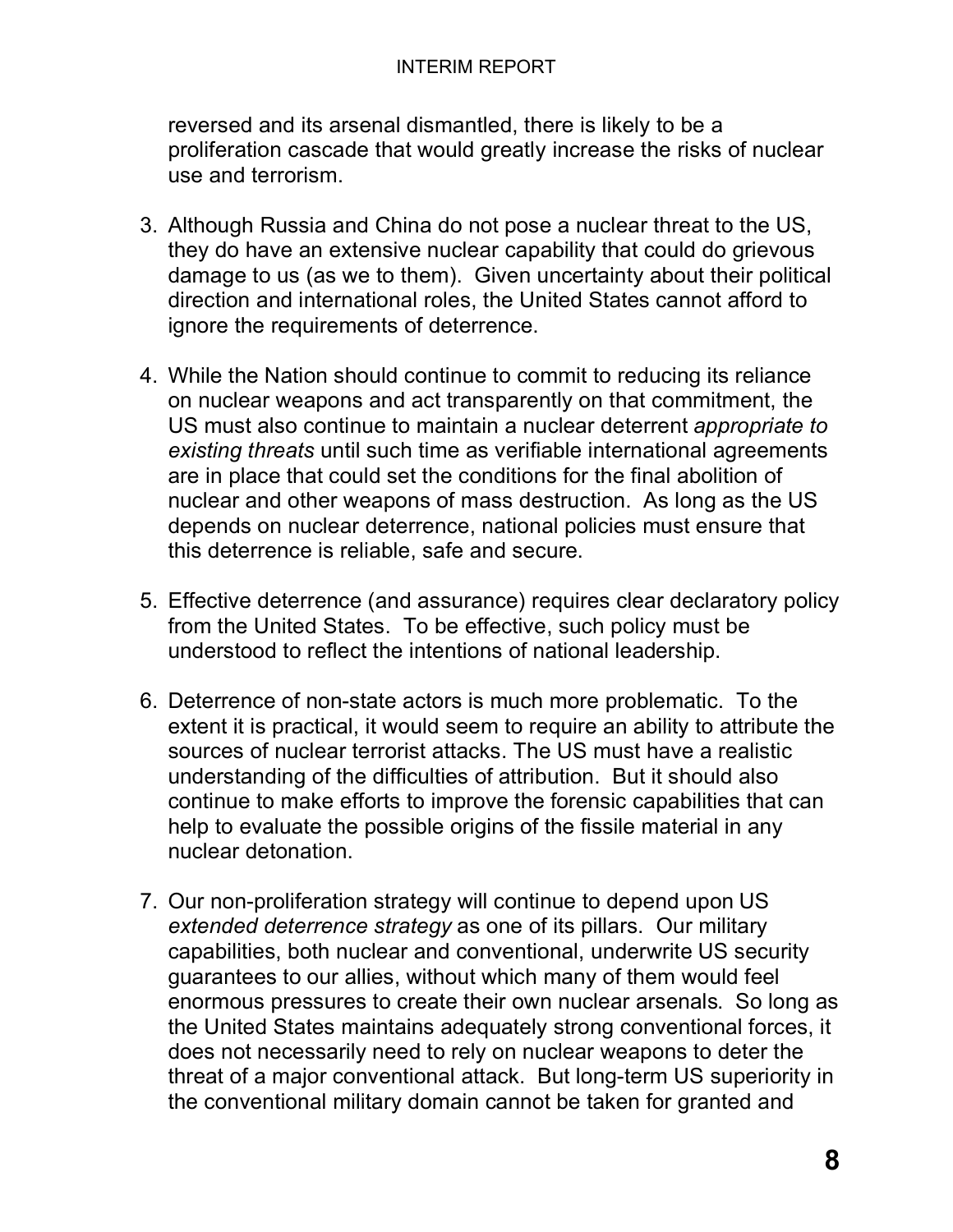requires continuing attention and investment. Moreover, it is not adequate for deterring nuclear attack. The US deterrent must be both visible and credible, not only to our possible adversaries, but to our allies as well.

- 8. Four senior statesmen have urged that the nation work towards the global elimination of nuclear weapons. It is clear that the goal of zero nuclear weapons is extremely difficult to attain and would require a fundamental transformation of the world political order. If, however, the new administration accepts their proposal as a long-term goal, there are steps that could be taken in the next few years that would be consistent with such a goal and, at the same time, consistent with maintaining and even increasing our security. Some of our recommendations will deal with such steps.
- 9. The US could maintain its security while reducing its reliance on nuclear weapons and making further reductions in the size of its stockpile, if this is done appropriately. Substantial stockpile reductions would need to be done bilaterally with the Russians, and at some level of reductions, with other nuclear powers. But some types of reductions need not await Russia, especially if the US nuclear infrastructure is refurbished, allowing the US to reduce its reliance on and supply of reserve warheads.
- 10. There is little likelihood of other nations eliminating their nuclear arsenals just because the United States does so. Potential proliferant nations may be drawn to consider acquiring nuclear capabilities not because of US nuclear strength, but as a way for them to address our substantial conventional force superiority to which they can feel vulnerable. Such nations believe their nuclear weapons serve as their "equalizer."
- 11. The threat of nuclear terrorism is strongly reinforced by any proliferation and the possibility that nuclear weapons might deliberately be passed on to terrorists—or stolen by them.
- 12. The Stockpile Stewardship Program has been a remarkable success, much more than originally expected. However, the program may be in danger of losing the support needed to adequately fund it.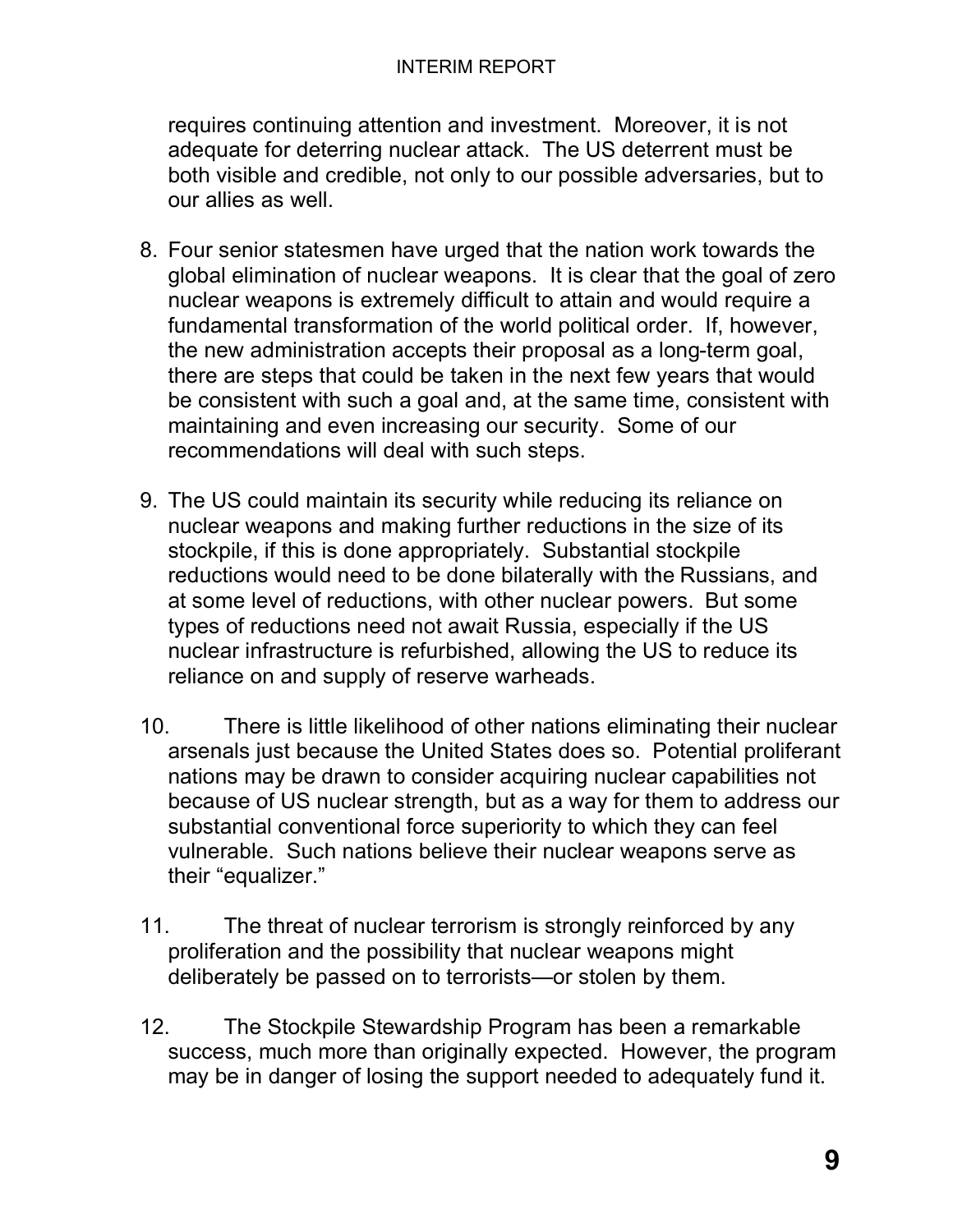- 13. Although the Life Extension Program has been successful to date, it will face increasing challenges as components age and more changes are made. In our final report we intend to define the most efficient and effective way to maintain a credible, safe, secure, and reliable deterrent for the long term. We recognize also that broader infrastructure issues must be addressed in any such program.
- 14. The NPT has long provided the essential legal framework for preventing proliferation. But it is not sufficient for this purpose—and was never intended to be. It must be supplemented with other tools of policy. Its effectiveness has been undermined by errors in how it has been interpreted and by failures of enforcement by the UN Security Council. The 2010 Review Conference provides an opportunity to renew international efforts to address these problems with the legal framework. The US ought to begin now to set the stage by engaging with friends and allies on those issues related to desired improvements.
- 15. While the International Atomic Energy Agency (IAEA) may not always act as we would wish, it continues to play an indispensable role and to support critical US interests. Stronger financial, technical, and political support for the IAEA by the United States could enhance its ability to perform its unique and important mission.
- 16. Missile defenses appropriate to defend against a rogue nuclear nation could serve a damage-limiting and stabilizing role in the US strategic posture, assuming such defenses are perceived as being effective enough to at least sow doubts in the minds of potential attackers that such an attack would succeed. On the other hand, levels of defenses sizable enough to sow such doubts in the minds of Russia or China could lead them to take actions that increase the threat to the US and its allies and friends.
- 17. The advent of a new administration creates the opportunity to open a new strategic dialogue with Russia. One objective of this dialogue could be a new arms treaty that provides for further significant reductions in the nuclear arsenals of the two countries. The Commission is prepared strongly to endorse negotiations with Russia in order to proceed jointly to further reductions in our nuclear forces, as part of a cooperative effort to stabilize relations, stop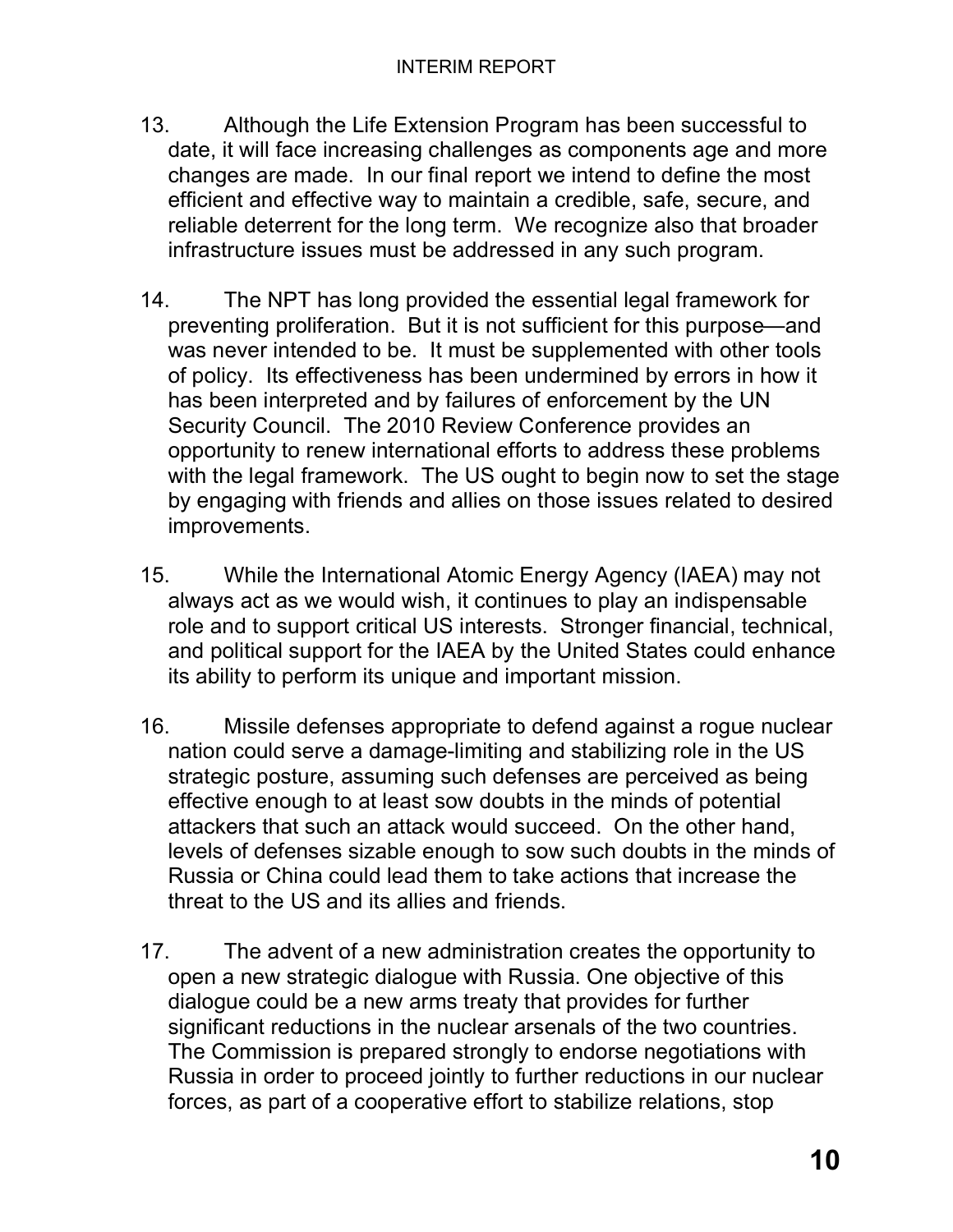proliferation, and promote predictability and transparency. The large Russian arsenal of tactical nuclear weapons must be considered in this regard. However, any negotiated reduction between Russia and the US should not be carried out in a manner that might incentivize the Chinese to undertake a program to increase their nuclear capabilities in an effort to compete with us.

- 18. The United States has not conducted an explosive nuclear test since 1992. Since that time the SSP, through the use of analytical simulation, laboratory experiments, and the Life Extension Programs, has maintained the stockpile without nuclear testing. The new administration may consider resubmitting the CTBT to the Senate for ratification. A negotiated agreement defining and banning such testing could offer important benefits compared to an informal moratorium. Before submission the DOE and DoD should receive from the labs and STRATCOM clear statements describing the future capabilities and flexibility required to minimize the risks of maintaining a credible, safe, and reliable nuclear deterrent without nuclear explosive testing.
- 19. The Department of Energy's laboratory system provides invaluable support to the nation in three ways. First, it actively maintains the safety, security, reliability and effectiveness of the stockpile over the long term. Second, the system is the wellspring of the talent and tools needed to address a multitude of national problems, such as nonproliferation research, nuclear threat reduction, nuclear forensics, bioterrorism defense, missile defense, countering improvised explosive devices, nuclear energy, and alternative energy options. Finally, the system plays an important role in maintaining the intellectual scientific leadership of the United States.

## 4. Next Steps

The Commission recognizes that its mandate covers several other issues. Defining an appropriate strategic posture requires our developing a concept of "strategic posture" from which will devolve force structure and arsenal requirements. However, in keeping with the intent of Congress to broaden the scope of our work beyond the traditional focus on nuclear strategy and weapons, we will develop the relationship between our force